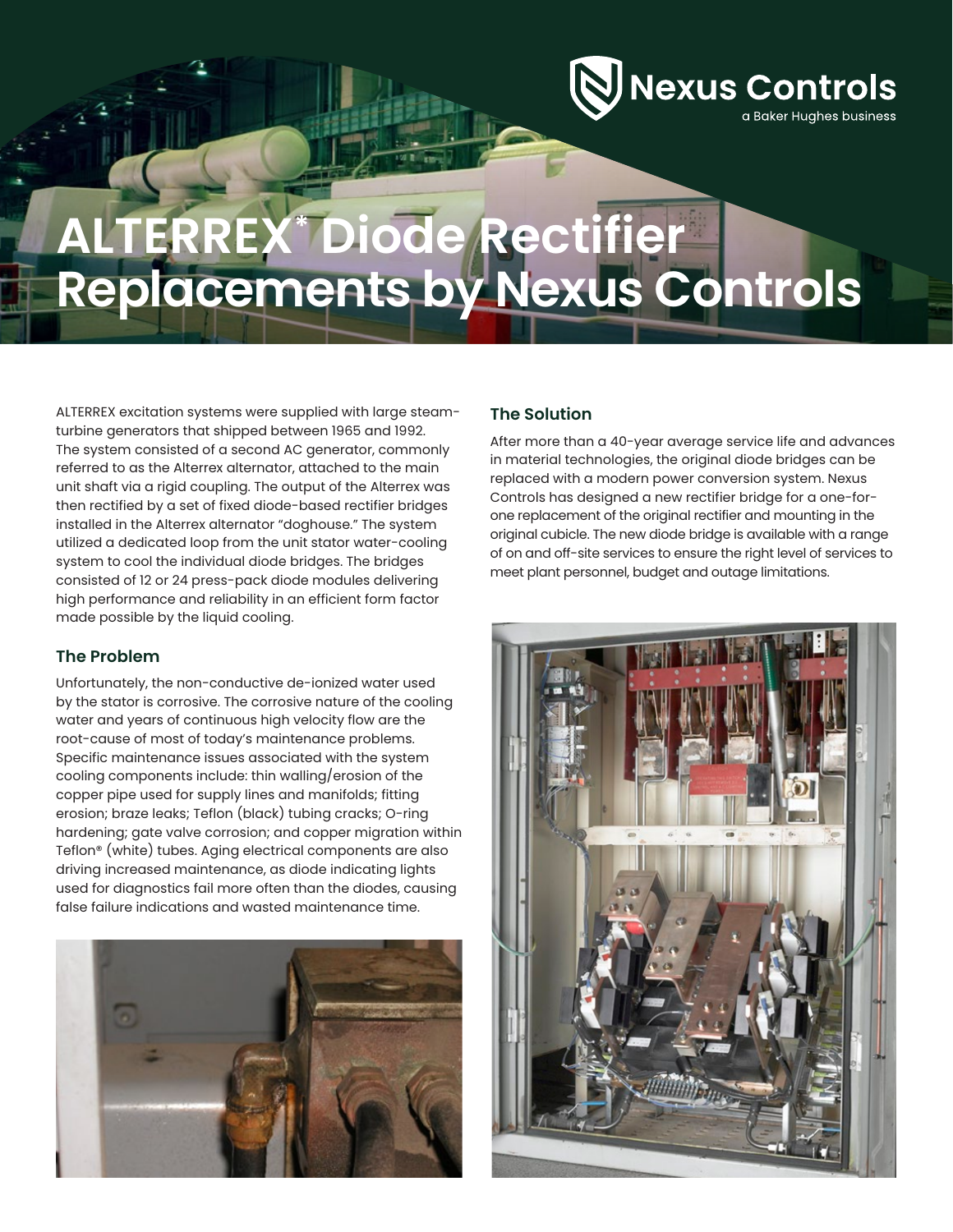You retain your existing cubicle, overhead bus-work, and cabinet doors. We replace the diode rectifier, replace the online repair switch, replace the manifolds with stainless piping

and valves, and provide a new, more reliable diagnostic indicator panel. Nexus Controls is helping you reset the clock on the Alterrex diode rectifiers.

|                                      | On-Site              | <b>Factory Installation</b> |         |
|--------------------------------------|----------------------|-----------------------------|---------|
| <b>Electrical Scope</b>              | <b>Field Service</b> | Level 1                     | Level 2 |
| Remove existing diode banks          | $\times$             | X                           | X       |
| Remove existing wiring               | $\times$             | X                           | X       |
| Remove existing annunciation devices | X                    | X                           | X       |
| Clean/inspect 5-Pole switch          | $\times$             |                             |         |
| Replace 5 Pole Switch                | Option               | X                           | X       |
| Install new diode bridges            | X                    | X                           | Χ       |
| Install new bridge wiring harnesses  | X                    | X                           | X       |
| Install new interface module         | X                    | X                           | X       |
| Install new annunciator panel        | X                    | X                           | X       |

| <b>Mechanical Scope</b>                                | <b>Field Service</b> | Level 1   | Level 2 |
|--------------------------------------------------------|----------------------|-----------|---------|
| Remove all existing copper tubing                      |                      |           |         |
| Remove existing isolation valves                       |                      |           |         |
| Install new stainless steel isolation valves           |                      | $\lambda$ |         |
| Install new stainless stator water connection manifold |                      |           |         |
| Flow and pressure testing                              |                      |           |         |
| Stator water flow calibration                          |                      |           |         |

| <b>Cabinet Scope</b>                                         | <b>Field Service</b> | Level 1 | Level 2 |
|--------------------------------------------------------------|----------------------|---------|---------|
| Install new Lamicoid labels                                  |                      |         | ⋏       |
| Strip, prep and powder coat cabinets (interior and exterior) |                      |         | л       |
| Inspect/repair door gaskets                                  |                      |         | χ       |
| Inspect/repair door handles and locking mechanism            |                      |         |         |
| Replace door-mounted filter racks and filters                |                      |         |         |

#### **Features**

- Minimum water carrying parts
	- One aluminum heat-sink (with a single continuous stainless-steel tube)
	- Two ball valves
	- Industry standard stainless steel interconnecting tubing
- High-reliability materials: Eliminates all copper, brass and Teflon components.
	- 100% stainless steel tubing for SWC
- High-quality valves and fittings: quick disconnect connections and no rust-prone gate valves
- Standard hydraulic fittings: off-the-shelf products, not high-cost long cycle components
- Easy to repair with all front accessible components

## **Benefits**

The Nexus Controls Alterrex diode bridges can be installed with a new EX2100e Alterrex digital voltage regulator. Replacing the aging analog controls provide improved diagnostics and monitoring of the new diode bridges as well as a host of other performance, diagnostic and reliability features. For Alterrex systems retrofit with legacy digital automatic voltage regulators, Nexus Controls also offers a full line of control migration products (digital front ends) to address again first or second generation excitation systems supplied by GE or other controls OEMs.